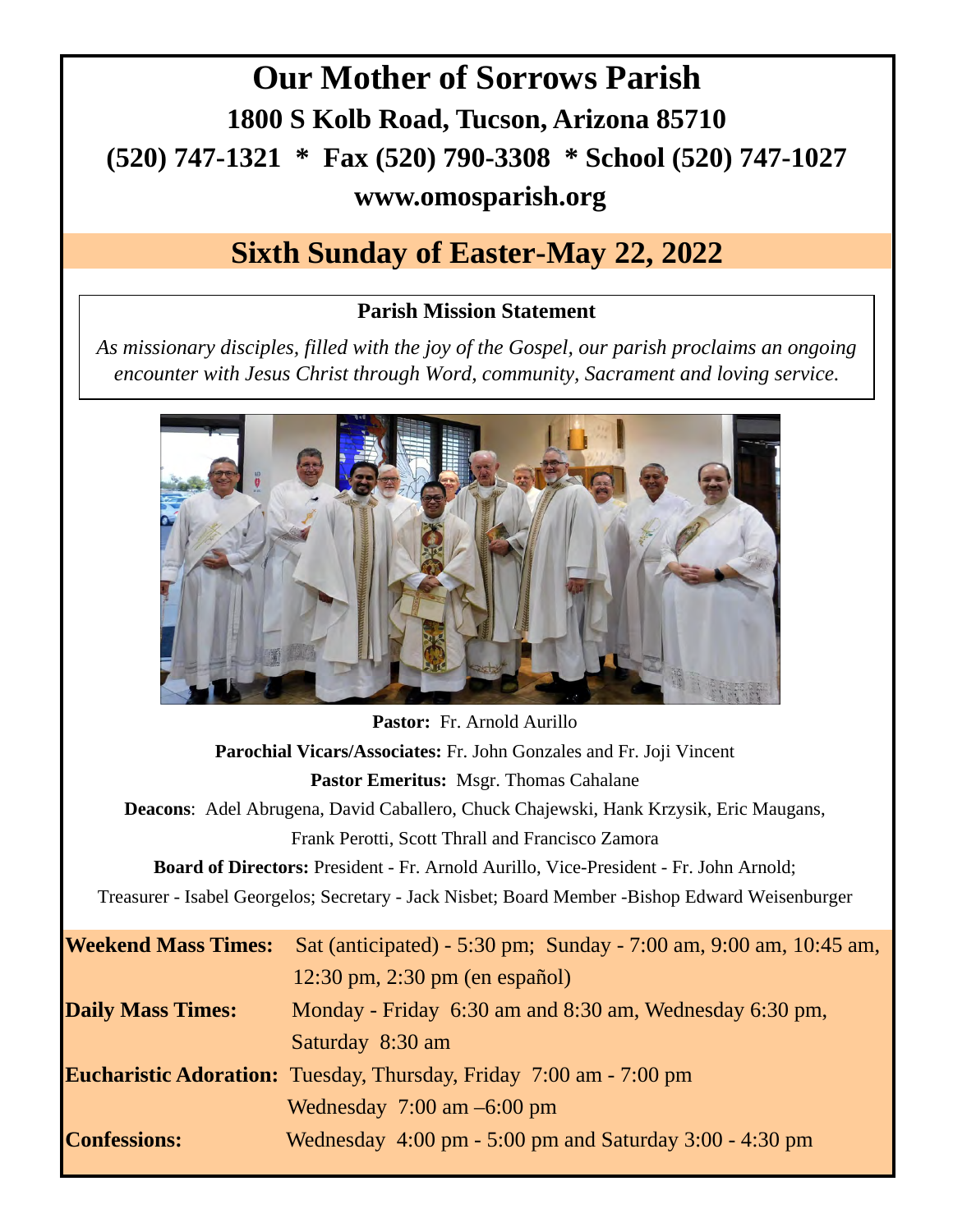

|                       |                                               | <b>Welcome to Our Mother of Sorrows Parish!</b> |                                     |  |  |  |
|-----------------------|-----------------------------------------------|-------------------------------------------------|-------------------------------------|--|--|--|
|                       | If you need assistance, please contact us at: |                                                 |                                     |  |  |  |
| <b>Parish Office:</b> | 520-747-1321                                  | <b>Monday-Friday</b>                            | $8:00 \text{ am } -5:00 \text{ pm}$ |  |  |  |
| <b>School Office:</b> | 520-747-1027                                  | <b>Monday-Friday</b>                            | $8:00 \text{ am } -3:00 \text{ pm}$ |  |  |  |

### **PARISH STAFF**

#### **Pastor**

*Fr. Arnold Aurillo-frarnold@omosparish.org* 

## **Pastoral Associate**

*Fr. John Gonzales-frjohn@omosparish.org* 

#### **Pastoral Associate**

*Fr. Joji Vincent-frjoji@omosparish.org*

#### **Business Manager**

*Steve Contreras—scontreras@omosparish.org* 

### **Office Manager/Bulletin Editor**

*Cindy Phillips-cphillips@omosparish.org* 

### **Adult Faith Formation**

*Melinda Caballero-mcaballero@omosparish.org* 

### **Liturgy/Music Coordinator**

*Lyn Bulski-lbulski@omosparish.org* 

### **Religious Ed Director/ Social Concerns**

*Laura Stehle-lstehle@omosparish.org*

### **Ministry Volunteer & Compliance Coordinator**

*Sylvia Ramirez-sramirez@omosparish.org*

### **Youth Ministry**

*Kim Sisson-ksisson@omosparish.org* 

### **Hispanic Ministry Coordinator**

*Rocio Zamora-rzamora@omosparish.org* 

### **Finance Department**

*Renise Rodriguez –rrodriguez@omosparish.org Linda Welsh –lwelsh@omosparish.org* 

### **Facilities Manager**

*Jose Reyes-jreyes@omosparish.org* 

### **OMOS SCHOOL**

**Principal** *Shakenya Gholson-sgholson@omosschool.com*  **Vice Principal** *Valerie Ramirez-vramirez@omosschool.com*  **Scholarship Manager** *Roxanna Loreto-rloreto@omosschool.com*  **Office Manager**  *Aydee Felix-afelix@omosschool.com*  **Administrative Assistants**

*Gabriela Martinez-gmartinez@omosschool.com Celina Castillo-Escamilla-ccastillo@omosschool.com* 

## *First Fruits Giving*



**This week's actual stewardship of \$13,488 was \$5,295 below the budget weekly average of \$18,783. The Parish is 4% above the budget. Thank you all for your faithful and sacrificial support of the parish.**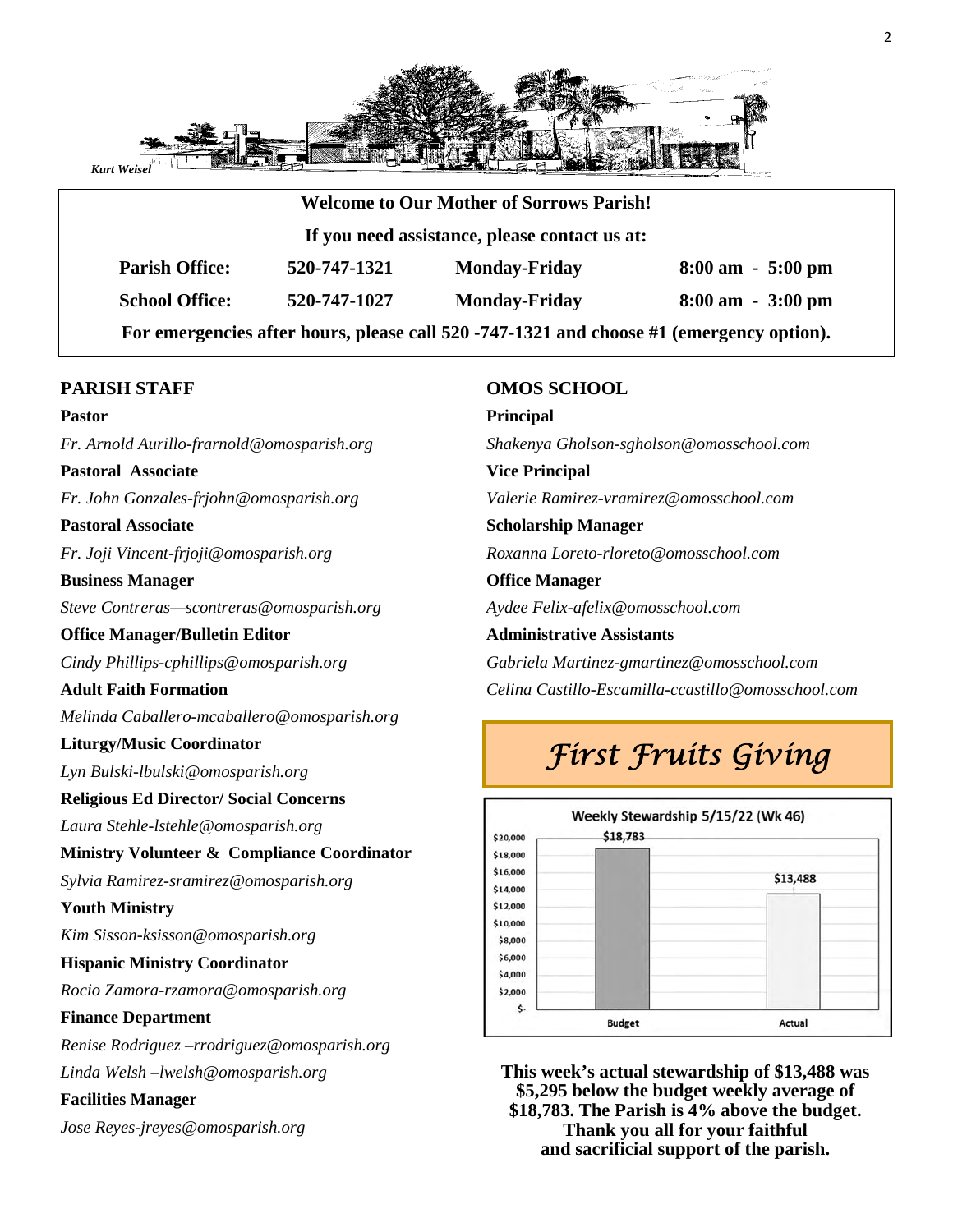## *Pastor's Corner*

**Reflection**: "*Whoever loves me will keep my word, and my Father will love him, and we will come and make our dwelling in him."* 

"Whoever loves me will keep my word, and my **Father will love** him and we will come to him."

John 14:23

These words from today's Gospel correlate to the statement of faith found in the Prologue of the same Gospel. The core message of it is the Incarnation of the Lord: "The Word became flesh and dwelt among us." The exact translation is that "He pitched his tent among us." In our expression today, this would be, "He moved into the house across the street." Today's Gospel takes the dwelling of God on earth to a deeper spiritual level. He is not just here among us. He is within us. He is within us as a community of faith, the worshiping Body, the Church. He is within us in the union of all believers into the Mystical Body of Christ. He is all this and much more. He is within each of us.

We can speak to God all day, not addressing ourselves to some being "out there somewhere." He is not a distant and far away God. He is in our midst and within our hearts. He has given us His Word, His Spirit and His Peace!

**This Year's Sacraments**: I am happy that all Sacraments for this year (First Communion and Confirmation) are done. Praise God! I would like to thank Bishop Edward Weisenburger for administering the Sacrament of Confirmation, my Vicars, Fr. John Gonzales and Fr. Joji Vincent, the Religious Education Team headed by Laura Stehle, and Teen Coordinator, Kim Sisson. After two years of not having in-person celebrations of the sacraments; this year, we are truly grateful for all these blessings and meaningful celebrations.

**Support Our OMOS School:** I would like to thank everyone who supported the OMOS School Raffle. Thank you for buying the tickets. I ask you to pray for all our students as they finish up the last week of school. Let us congratulate the eighth graders for the wonderful talents they showcased last Tuesday, March 17<sup>th</sup>. It was indeed, an evening to remember. Kudos to our eighth graders! Thank you also to our Faculty and Staff for their hard work and support! One important thing, please help disseminate information that OMOS school is now enrolling students for the 2022 – 2023 School Year. Please contact Aydee Felix in the Parish School Office at 520-747-1027.

**Be Generous:** I am again reminding you that our parish depends on each of us. We have to be generous with our Time, Talent and Treasure. After the pandemic, we are easing back to our normal conduct of affairs. Please consider volunteering. We need more hospitality ministers, Liturgical Ministers, Altar Servers, Front Office Volunteers and many more. Please contact the office for more information.

**Lastly**, please send your Annual Catholic Appeal pledge or contribution now. The deadline is May 31<sup>st</sup>.

Thank you! May God continue to bless you more abundantly and keep you always safe.

Yours in God's love,

Fr. Arnold Aurillo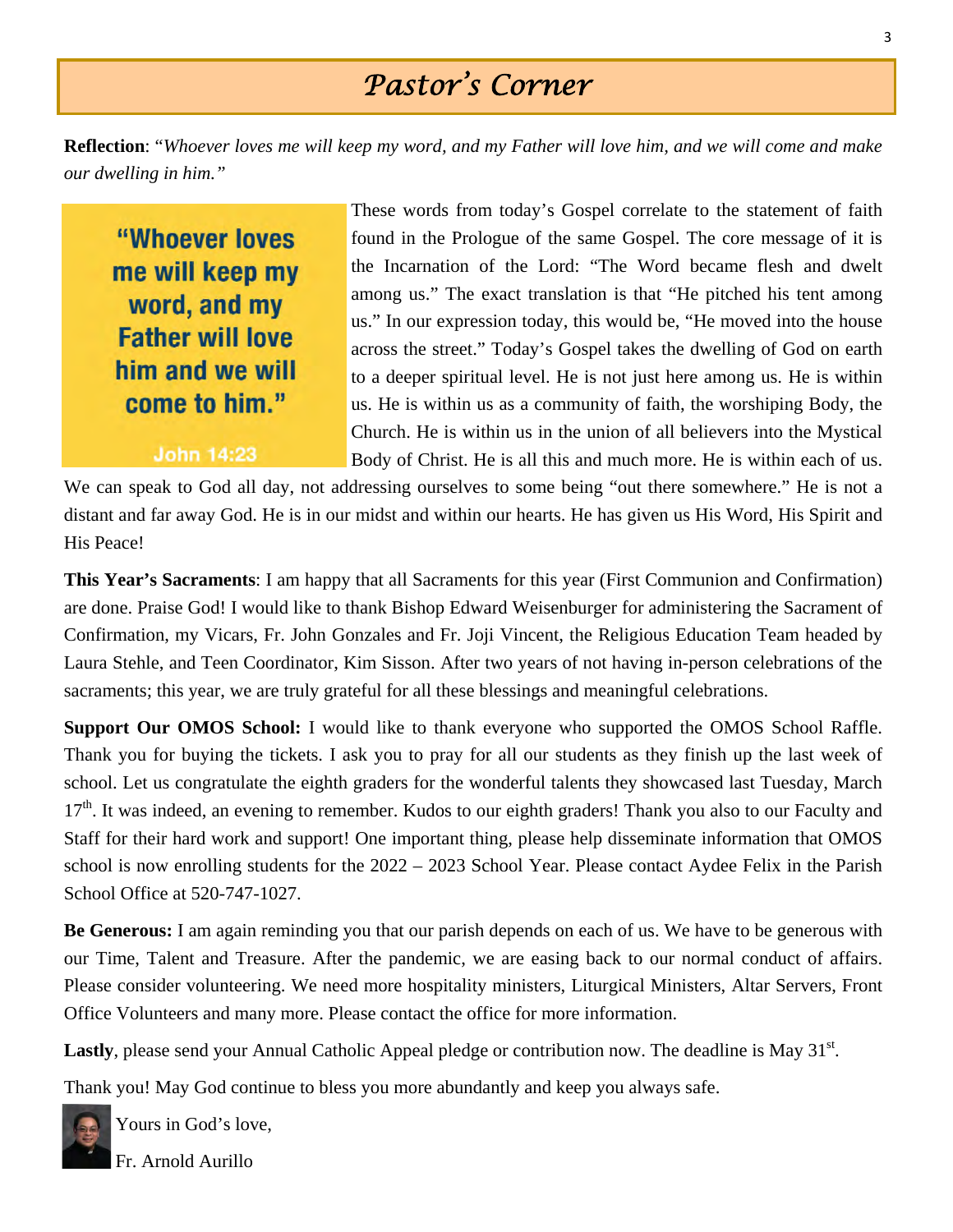## *Christian Education/Formation*

## *Scripture Reflection*

**Sixth Sunday of Easter May 22, 2022** 

*Acts 15:1-2, 22-29; Rev21:10-14, 22-23; John 14:23-29* 

"Peace I leave with you; my peace I give to you."

 Ah, to be in peace. No stress, no worries. Is that how you define peace?

 Jesus says, "Not as the world gives do I give it to you."

 Jesus gives us peace that is much deeper, longer lasting than the world can give. He gives us inner peace that we can't get by buying things, or by having money, or by having millions of friends or likes online. Those things are fleeting, and the feelings gotten from them last even less time.

 Things were not peaceful for the early Gentiles who became Christians. They were told conflicting things. Get circumcised. Don't eat this. It's ok to eat that. Don't have 700 wives. All this led to one of the first conferences to define what Christianity would be. They met in Jerusalem and with the Holy Spirit's guidance, set some ground rules that still exist. Men are not required to be circumcised to be Christian.

 We are living in a time of conflicting opinions. You may not be sure which way to turn. Some people want to go backwards. Some think the Latin Mass is the way to go. That Pre-Vatican II was right and now that Pope Francis is implementing more and more Vatican II changes, we need to put a halt to them. But think about the Vatican II Council. Think about how many Bishops were in attendance. Jesus said where two or more gathered in His name, He was there. There were many Bishops gathered in His name. They were led by the Holy Spirit when they were debating how to guide the church forward. What is happening now is a result of how Jesus wants the church to be now. To fight against this is to turn against what Jesus wants for His church.

The peace Jesus gives us lasts forever. Once Jesus ascended to heaven, the Father sent the Holy Spirit to all of us. Our Advocate to teach us and remind us of all we need to know.

Love God. Love one another. Take care of each other.

If we do these things, then we would have less stress, fewer worries and much more real peace. Don't you think so? Jesus said so. Believe Him!



### **OMOS**

**Vacation Bible School** 

Dates: June 13-17

8:45am—12:00 noon

VBS is for children going into grades 1-6 and puts kids on track for trusting Jesus! At Rocky Railway, kids explore Jesus' power and how we can trust Jesus to pull us through when life feels like a valley or a mountaintop. Registration forms are available in the literature rack in the back of the church and on the parish website. As of now masks are optional but for everyone's safety registration is limited to the first 50 students. For additional information or to volunteer contact Laura Stehle at 520-747-1321 or lstehle @omosparish.org.

**Volunteers Needed** — Adults who enjoy working with and sharing their faith with children are needed as Station and Group Leaders. Students in Junior and Senior High School are needed as Crew Leaders. So don't delay sign up today!

Watch the bulletin for a list of snack items needed for VBS Chew Chew Snacks. We are always grateful to the parish for helping with snacks.



### **FORMED.ORG**

Our Mother of Sorrows has a subscription to FORMED.org

Go to https://formed.org/

Click on the **SIGN UP** button to create an account.

Select *Sign up as a parishioner* from the option on the next screen.

Type in "Our Mother of Sorrows" in the **Find your Parish or Organization** box. Then select "Our Mother of Sorrows, 1800 S Kolb Road Tucson, AZ" when it appears in the dropdown list. Click **NEXT**.

Type your name and email in the boxes and then click **Sign Up** to create your account. Your FORMED.org account will be created, and you'll be taken to the homepage to the website.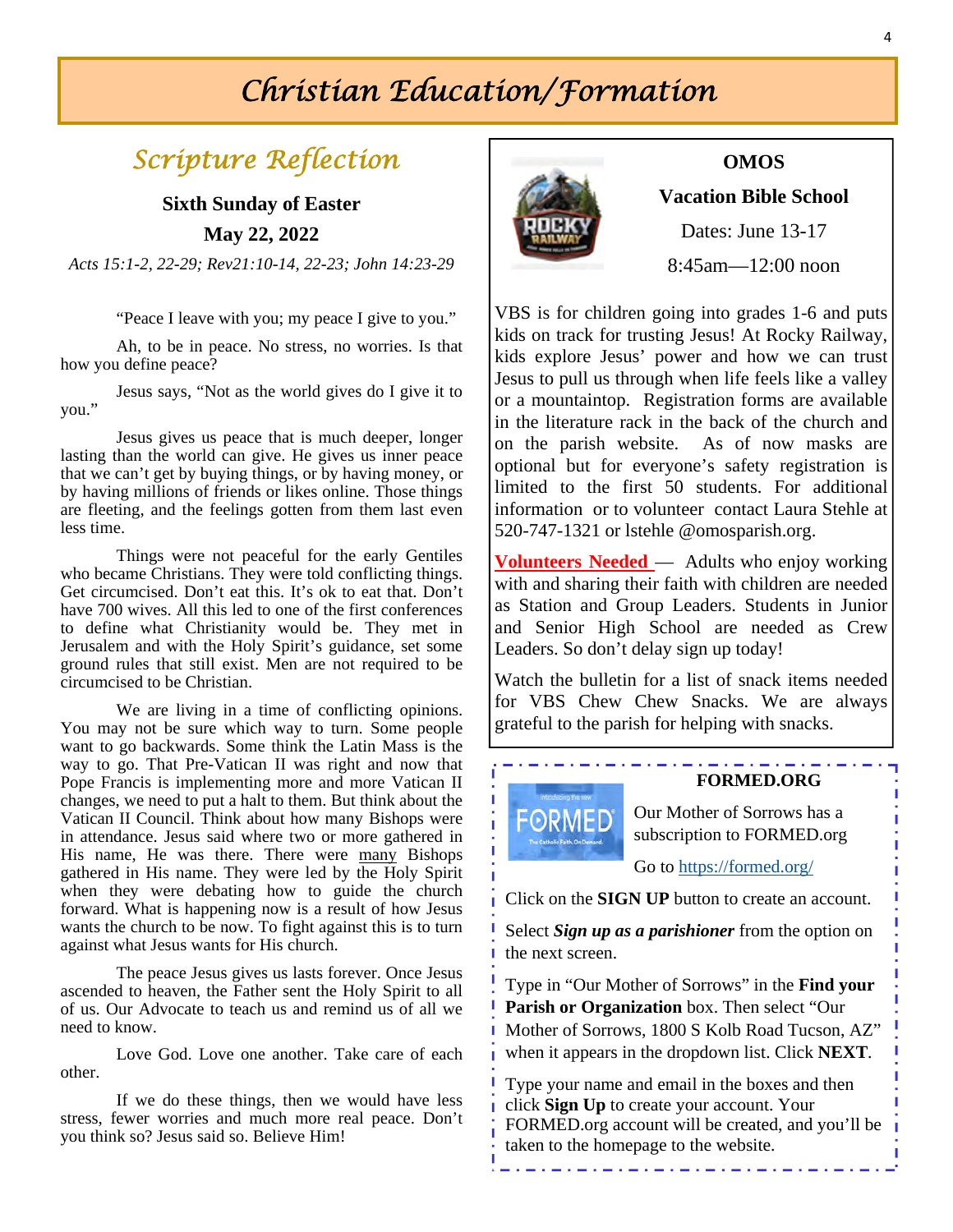## *Christian Life*



## **Listening and Journeying Together May 22—29, 2022 Join Us Tuesday, May 24th at 6:00pm To Pray the Laudato Si' Rosary Followed by Benediction**

**"To contemplate creation is to hear a message, to listen to a paradoxical and silent voice". (LS 84)**

Here is a prayer to invite you to contemplate creation. It can be done inside or outside.

**Linger:** Walk or look around you slowly. Notice if some member of creation attracts your attention, a cloud, a tree, a plant indoors. Allow yourself to linger, to pause at whatever attracts your attention and be present to what is there. Use your senses to take in the wonder of this creature: the colors, shapes, smells, textures.

**Listen:** What might this being be trying to tell you? What might God be saying to you through this element of creation? Consider entering into dialogue with this member of creation, calling to mind St. Francis talking to the birds and calling Brother Sun and Sister Moon. You might ask a question. Then listen. Just be open to what might arise.

**Love:** When you are ready to leave, find a way to offer love, by saying thanks, offering a prayer to God for this encounter, wishing your new friend well. Find a way to acknowledge the gift you have received and your desire to give something in return.

If there is time, you might try this process of Linger, Listen, and Love with another element in creation. (Laudato Si' Movement Prayer Book, https:// mail.laudatosimovement.org/landing/prayerbook)

**Pray for our Earth** 

*All-powerful God, you are present in the whole universe and in the smallest of your creatures. You embrace with your tenderness all that exists. Pour out upon us the power of your love, that we may protect life and beauty.* 

*Fill us with peace, that we may live as brothers and sisters, harming no one. O God of the poor, help us to rescue the abandoned and forgotten of this earth, so precious in your eyes. Bring healing to our lives, that we may protect the world and not prey on it, that we may sow beauty, not pollution and destruction. Touch the hearts of those who look only for gain at the expense of the poor and the earth. Teach us to discover the worth of each thing, to be filled with awe and contemplation, to recognize that we are profoundly united with every creature as we journey towards your infinite light. We thank you for being with us each day. Encourage us, we pray, in our struggle for justice, love and peace.*

(Pope Francis, Laudato Si', 2015)



## **Bereavement Group**

OMOS is happy to have an in-person Bereavement Support Group. facilitated by Ms. Lourdes Serna. This is a Christ Centered ministry where individuals can find support, healing and consolation working through the loss of a loved one. The group meets the second Tuesday of the month, from 6:30 to 8:00pm in the PAC building. For more information please contact the parish office or visit our website. No registration needed, come as you need.

*"I have told you these things, so that in me you may have peace. In this world you will have trouble. But take Courage! I have overcome the world." -*John 16:33

*Moved? Changed your number or email? Give us a call to update us at 520-747-1321 or email omosparish@omosparish.org*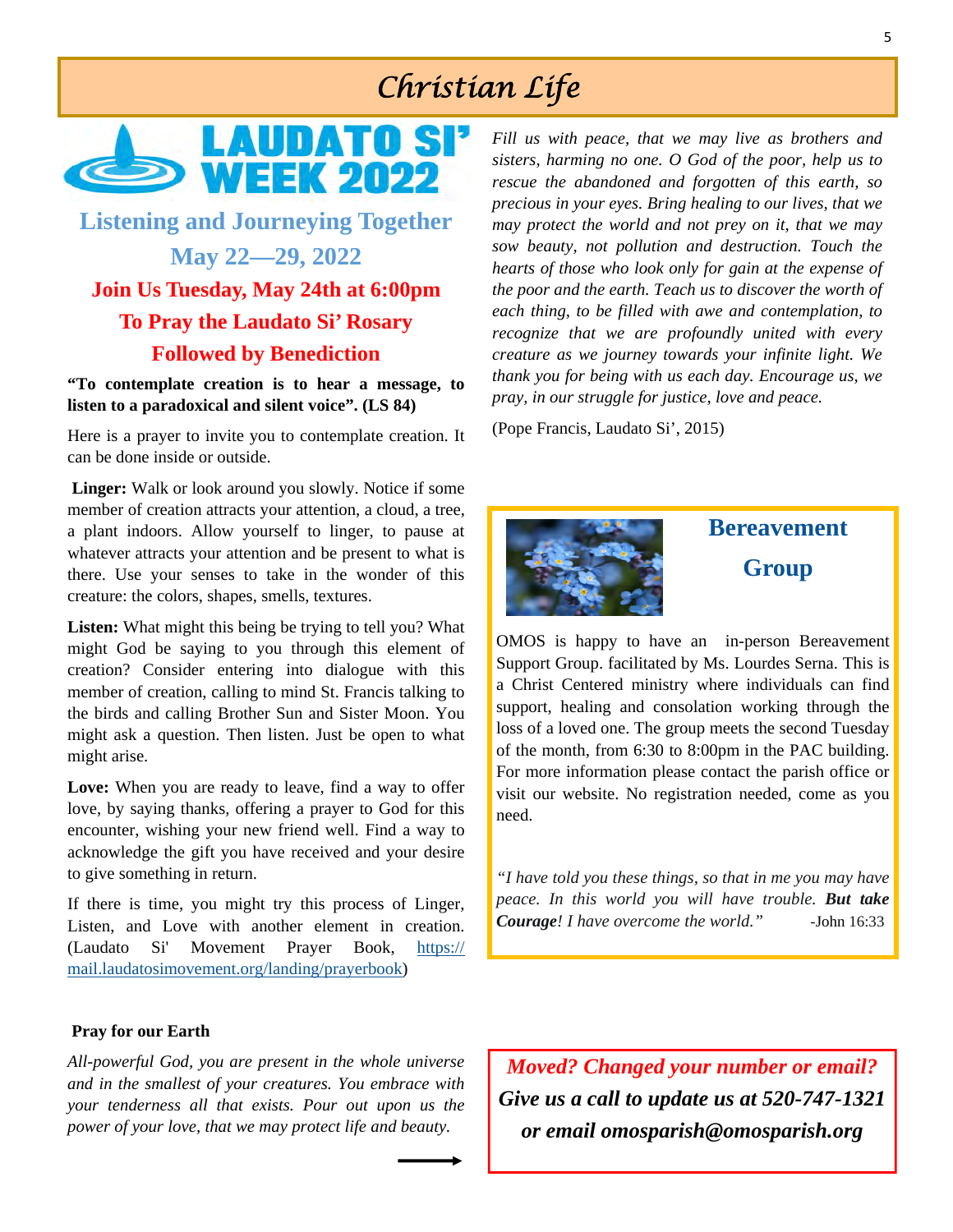## *Liturgy at a Glance!*

*Lyn Bulski at 520-305-3612 or lbulski@omosparish.org* 

## **Liturgy Update**

| $\text{May } 29$ | The Ascension of our Lord                            |
|------------------|------------------------------------------------------|
| June 4           | Birthday of the Church<br>celebration at 5:30pm Mass |
| June 5           | Pentecost Sunday                                     |
|                  | Questions or comments regarding OMOS liturgy?        |

520 305-3612 or lbulski@omosparish.org



**Eternal rest grant unto her, O Lord**

*Lupita Oropeza*



## **READINGS FOR THE WEEK**

| Monday:   | Acts 16:11-15; Ps 149:1b-2, 33-4, 5-6a, 9b;<br>Jn 15:26-16:4a              |
|-----------|----------------------------------------------------------------------------|
| Tuesday:  | Acts 16:22-34; Ps 138:1-2ab, 2cde-3, 7c-8;<br>$Jn$ 16:5-11                 |
|           | Wednesday: Acts 17:15, 22-18:1; Ps 148: 1-2, 11-12, 13,<br>14: Jn 16:12-15 |
| Thursday: | Acts 1:1-11; Ps 47:2-3, 6-7, 8-9;<br>Eph 1:17-23; Lk 24:46-53              |
| Friday:   | Acts 18:9-18; Ps 47:2-3, 4-5. 6-7;<br>Jn $16:20-23$                        |
| Saturday: | Acts 18:23-38; Ps 47:2-3, 8-9, 10;<br>Jn 16: 23b-28                        |
| Sunday:   | Acts 7:55-60; Ps 97:1-2, 6-7, 9;<br>Rev 22:12-14, 16-17, 20: Jn 17:20-26   |

# Come Holy Spirit!



Come, celebrate the birthday of the Church! Saturday, June 4 at 5:30pm Wear your red and let's fill our church with the colors of Pentecost!! Readings and songs in many languages! Unity in our diversity!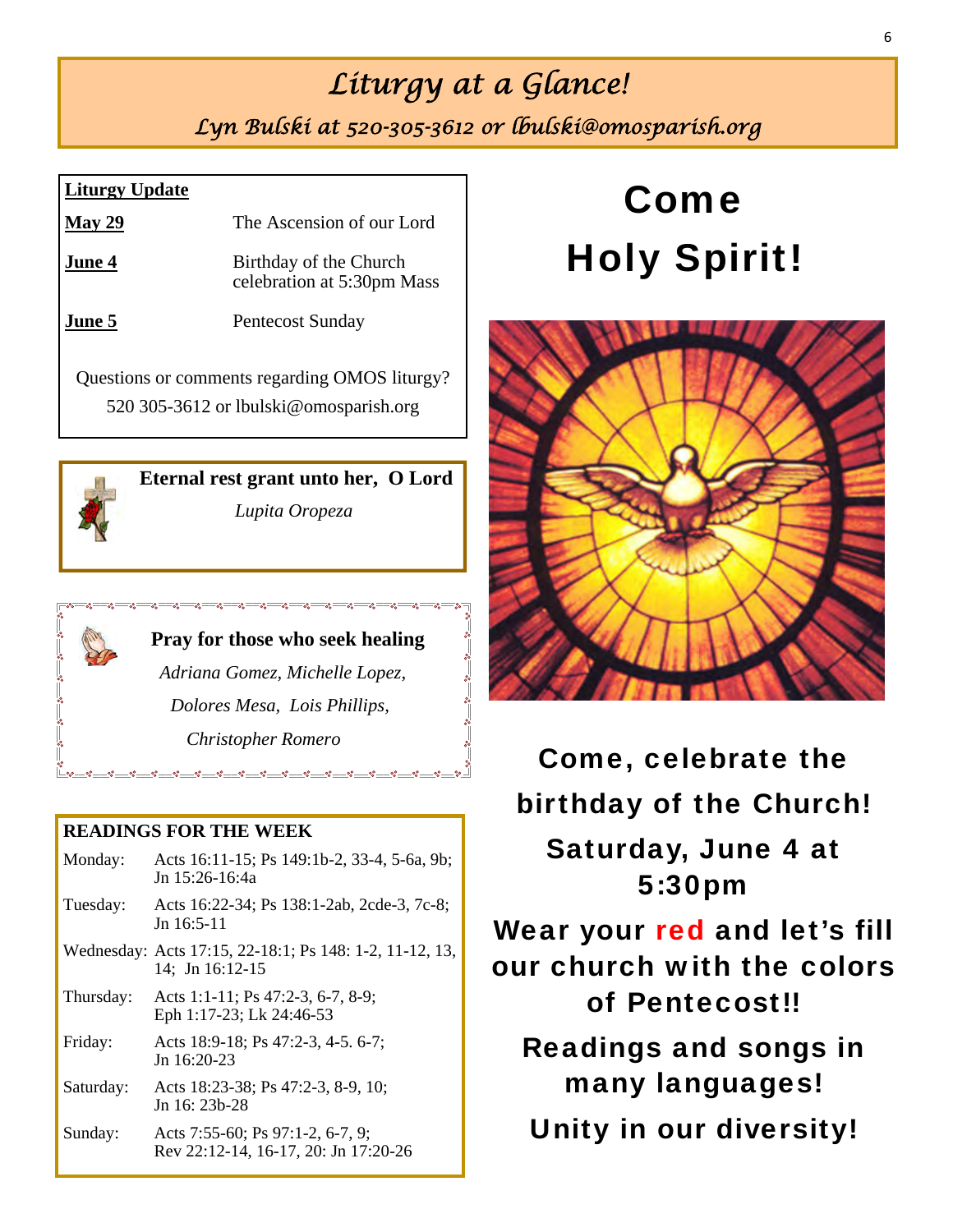## *Liturgy at a Glance!*

*Lyn Bulski at 520-305-3612 or lbulski@omosparish.org* 

### **EUCHARISTIC ADORATION**



The Blessed Sacrament is exposed in the Cenacle Chapel each Tues-Thurs-Fri from 7am to 7pm and on Wednesdays from 7am-6pm

## **Available Hours of Adoration**

Tuesdays: 9am, 11am, 3pm, 4pm, 6pm Wednesdays: 12pm, 1pm, 2pm, 4pm Thursdays: 9am, 12pm, 4pm, 5pm Fridays: 10am, 11am, 6pm

Please sign up for any available hour. Sign up sheets are located right outside the door of the Cenacle Chapel.



## **Assisted Listening Devices Available**

- · Loop & receiver works with older T-Coil hearing aids
- Earpiece & receiverno hearing aid required
- . Call Parish Office to reserve





## **EUCHARISTIC MINISTERS TO THE HOMEBOUND**

Thank you to so many who have kept up their ministry during this Covid time. I know God has blessed you for all your efforts! On May 24th at 9:15 am and 6:00 pm in the PAC Scout Room we would like to gather for a brief chat as to how things are going and also invite those who have indicated their interest in becoming EME's to our homebound. We will train those who are new!

Please leave a message at 520-790-9922 and let us know if you can attend one of the sessions. Please include your name and phone number on the message.

May God bless you all.

*Deacon Chuck Chajewski* 





## **Last Rites for the**

### **Dying/Extreme Unction**

The Last Rites are a collection of prayers and sacraments that are administered to a person who is in grave danger of dying. They incorporate the Sacraments of Confession (Apostolic Pardon), Anointing of the Sick, and if possible, Eucharist, with the prayers of Apostles' Creed, and Our Father. Attending to the spiritual needs of the dying is one of the most important duties of a Priest. None of us can choose when it's time for us to enter Heaven. Only by God's will can we be called and a priest must prepare for this. It is desirable that the priest be notified when death is inevitable and not at the very last minute when he may or may not be able to get to the location of the dying person. Please use your judgement but give our priests as much "heads up" as possible to insure that your loved one will receive the last rites.

Call the parish office at 747-1321 at any time of the day or night and choose the "emergency" option (#1). Thank you.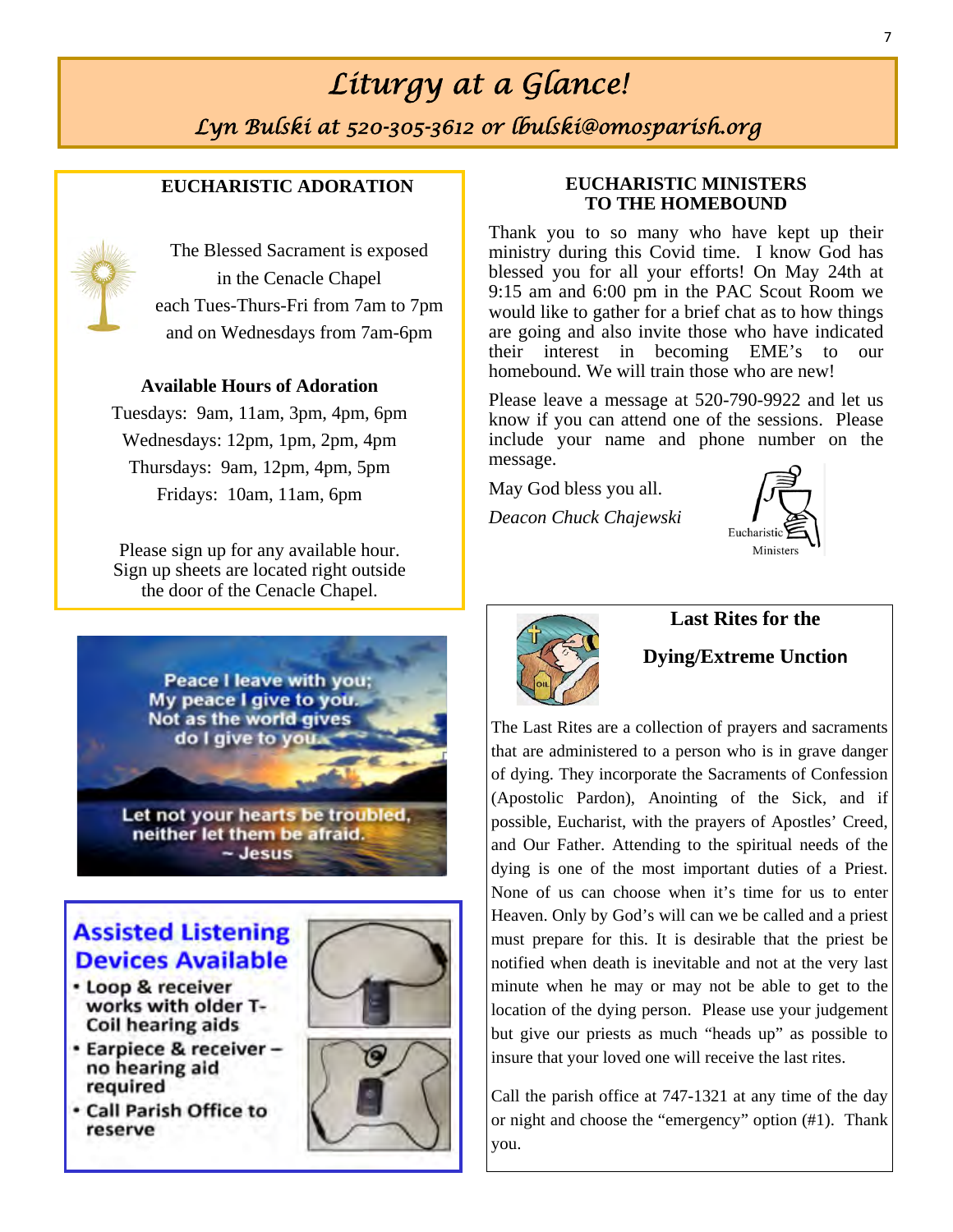## *Ministerios Hispanos*

Grupo de Oración San Juan Pablo II

Los invita cordialmente

**Todos los lunes** 7:00 pm a 9:00 pm

En el comedor del PAC

"Unete con nosotros a compartir la palabra de Dios que sana, libera y restaura el alma"

### **LECTURAS DE LA SEMANA**

| Lunes:            | Hch 16:11-15; Sal149:1b-2, 33-4, 5-6a,<br>9b; Jn 15:26-16:4a            |
|-------------------|-------------------------------------------------------------------------|
| Martes:           | Hch 16:22-34; Sal 138:1-2ab, 2cde-3,<br>7c-8; Jn 16:5-11                |
| Miércoles:<br>13, | Hch 17:15, 22-18:1; Sal 148: 1-2, 11-12,<br>14; Jn 16:12-15             |
| Jueves:           | Hch 1:1-11; Sal 47:2-3, 6-7, 8-9;<br>Ef 1:17-23; Lc 24: 46-53           |
| Viernes:          | Hch 18:9-18; Sal 47:2-3, 4-5. 6-7;<br>Jn $16:20-23$                     |
| Sábado:           | Hch 18:23-38; Sal 47:2-3, 8-9, 10;<br>Jn 16: 23b-28                     |
| Domingo:          | Hch 7:55-60; Sal 97:1-2, 6-7, 9;<br>Ap 22:12-14, 16-17, 20: Jn 17:20-26 |



**Parroquia San Cirilio de Alejandra Te Invita Retiro de Mujeres** 

 **El Espiritu Santo Los Guiara Hasta La Verdad Plena Jn 16:13**

> **8:30 am - 6:30 pm Sábado, 11 de Junio, 2022 Donativo: \$10 dlls**

Padres: Ricardo Campos y Paul Hansen, O Carm *Grupo– Monte Sinaí*  Habra venta de comida Se requiere cubrebocas

Para informacion (520) 795-1633 o (520) 795-1036 Lugar: 4725 E Pima St, Tucson, AZ 85712

## **Parroquia San Cirilio de Alejandra Te Invita**

**Retiro de Hombres** 

**El Espiritu Santo Los Guiara Hasta La Verdad Plena Jn 16:13**

> **8:30 am - 6:30 pm Domingo, 12 de Junio, 2022 Donativo: \$10 dlls**

Padres: Ricardo Campos y Edgar Lopez *Grupo– Llama de Amor*  Grupo limitado-No Niños

Para informacion (520) 795-1633 o (520) 795-1036 Lugar: 4725 E Pima St, Tucson, AZ 85712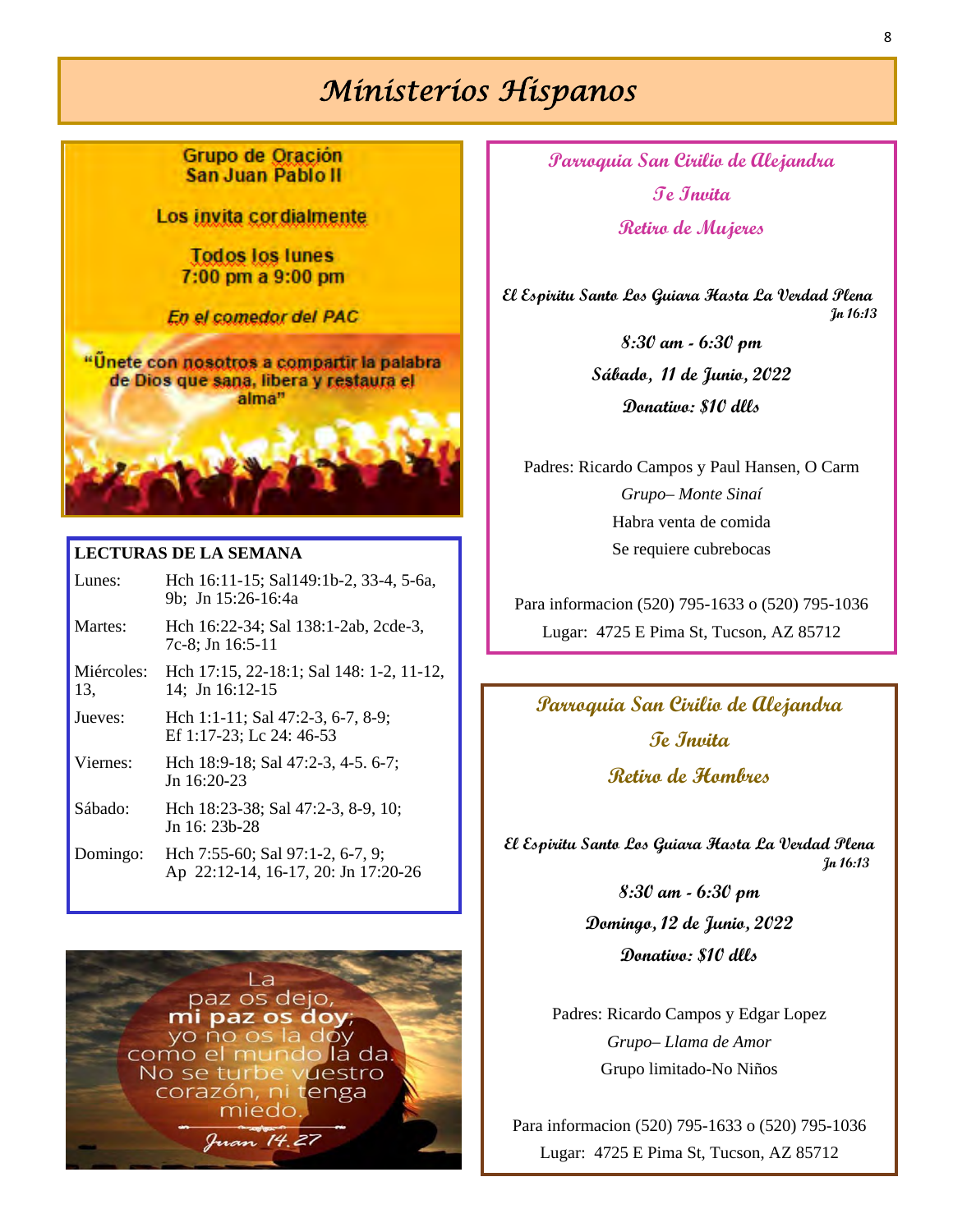## *Announcements*



## **TOGETHER IN HOPE AND CHARITY**



*JUNTOS EN LAS ESPERANZA Y CARIDAS* 

## **2022 ANNUAL CATHOLIC APPEAL**  *2022 CAMPAÑA CATÓLICA ANUAL*

Make your donation today:

\* Text ACA to 41444

\*Go online to www.cathfnd.org/donate

\*Call 520-838-2504

\* Mail check to :

Catholic Foundation for the Diocese of Tucson

Annual Catholic Appeal

P O Box 29200

Phoenix, AZ 85038‐9200

### **There is Power in the Name of Jesus**

*Retreat Day for Men and Women with Catholic Lay Evangelist-Jesse Romero* 

**Saturday-June 4th** 

**9:00 am - 5:30 pm** 

**St. Joseph Catholic Church** 

**215 S Craycroft-Tucson** 

Today we face enormous spiritual and moral challenges and need to be ready and equipped to defend the truth found in God's word and to stand up to the spiritual warfare that confronts us. Jessie Romero is an engaging speaker with a "preaching style that will wake us up" and shares "Catholic teaching that is guaranteed to strengthen, edify and fortify us with a deeper love for God."

Join us for this spirit filled day of praise and worship, Holy Spirit power and God's healing touch!

**\$25 per person will include lunch and retreat materials. Doors open at 8:15 am. Retreat will conclude with Mass.** 

**You must register to attend-visit vine of grace.org or call 520-631-1408.**



## *School*



Please join me in prayers for our Our Mother of Sorrows School 8th grade students who will graduate this Monday, May 23, 2022.

Gracious and Loving God, We ask, now, for your almighty hand to be upon our graduates as they and their families celebrate this grand milestone. May they find comfort from the OMOS community's continued embrace and support as they journey through life.

We would like to thank all of the parishioners who have supported our efforts to get our students to this point. Thank you for the gift of your time, treasure and talents through the years. We look forward to all we can accomplish together in the years to come.

God bless,

Principal Gholson



## **Enrolling Students for 2022-2023 School Year!**

Our Mother of Sorrows is currently enrolling students for the 2022-2023 School year. Scholarships are still available. If interested in enrolling your student, schedule a tour with the main office today, 520-747-1027 info@omosschool.com